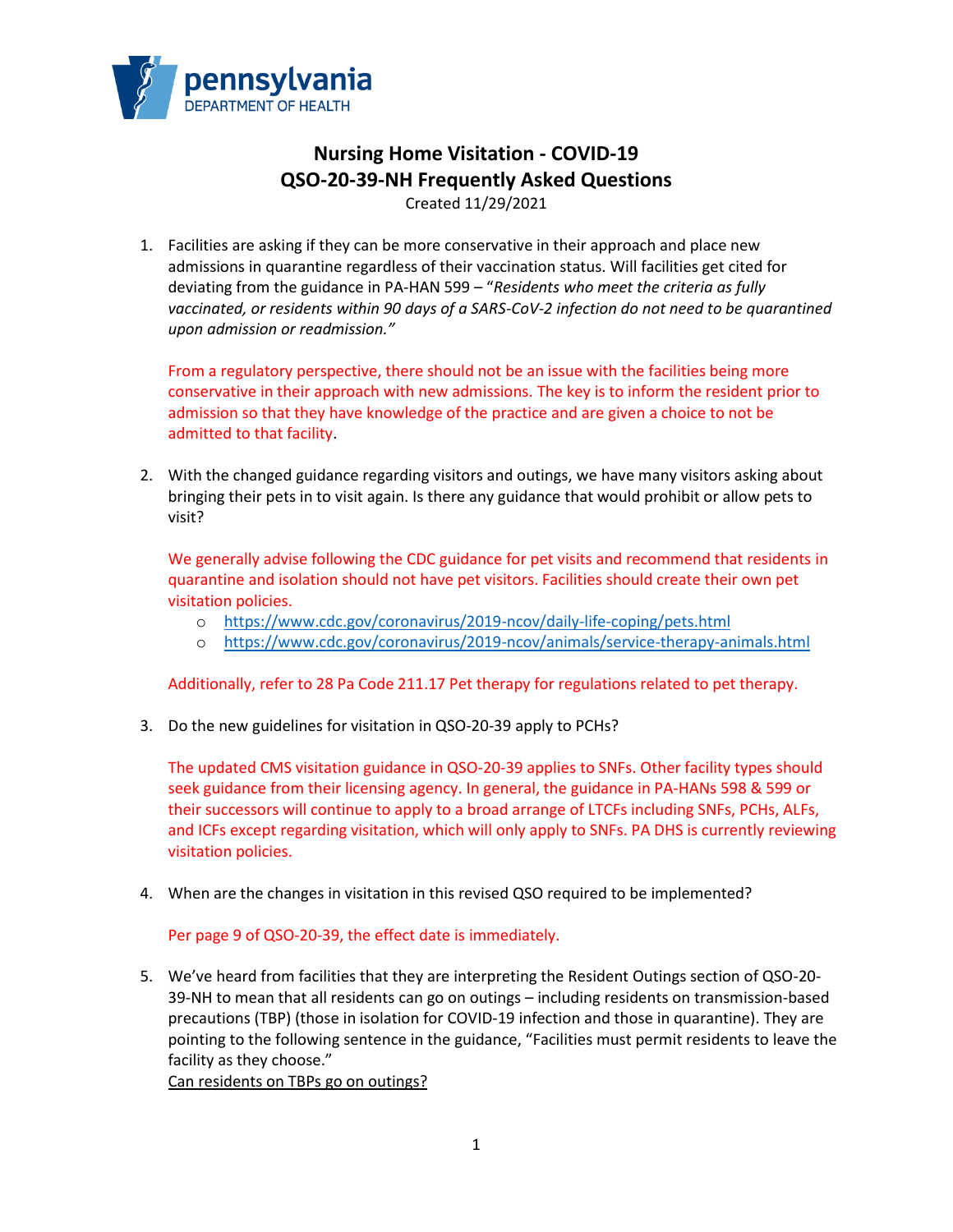

Residents who have or are suspected of having or who have signs and symptoms of COVID-19 should not leave the facility, except for medical reasons, until they have met the criteria to discontinue transmission-based precautions or quarantine. This should be reflected in the facility's policy and communicated to residents and families. It parallels the community guidance which states that persons on isolation or quarantine should stay home.

However, if a resident chooses not to follow this guidance, the facility should make every attempt to fully educate the resident and the responsible party regarding the risks to the resident's health and the risk of transmission of COVID-19 in the community, as well as what steps to take if the resident's condition declines while on leave of absence.

Does vaccination status affect this recommendation?

No, if it has been determined that the resident needs to be on transmission-based precautions for either isolation or quarantine, then they should only leave the facility for medical reasons.

6. Under what circumstances can visitors and residents remove their masks and have physical contact? The way it is presented in QSO-20-39 and in CDC guidance makes it sound like it is tied to the community level of transmission and can only take place if the transmission is low to moderate. Is this correct?

In the indoor visitation section of the CMS visitation memo QSO-20-39 Revised, it states "If the resident and all their visitor(s) are fully vaccinated and the resident is not moderately or severely immunocompromised, they may choose not to wear face coverings or masks and to have physical contact. Visitors should wear face coverings or masks when around other residents or healthcare personnel, regardless of vaccination status." Visitors should be counseled on how to reduce the risk of transmission, but there are no restrictions by level of community transmission.

7. Can resident council decide not to follow the CMS memo?

The resident council cannot make decisions regarding visitation for other residents. Each resident has a right to visitation, and to make choices about aspects of his/her life and his or her care, as long as those choices do no put other residents at risk.

8. Are facilities allowed to check vaccination status of visitors at entrance? Are we allowed to restrict entrance to only fully vaccinated visitors?

Yes, you can check vaccination status at entrance, which can inform follow up if needed for contact tracing. Education of visitors about vaccination is encouraged but vaccination cannot be a condition of visitation.

9. When are employees required to wear source control?

[CDC guidance for nursing homes](https://www.cdc.gov/coronavirus/2019-ncov/hcp/infection-control-recommendations.html?CDC_AA_refVal=https%3A%2F%2Fwww.cdc.gov%2Fcoronavirus%2F2019-ncov%2Fhcp%2Finfection-control-after-vaccination.html) states "Source control and physical distancing (when physical distancing is feasible and will not interfere with provision of care) are recommended for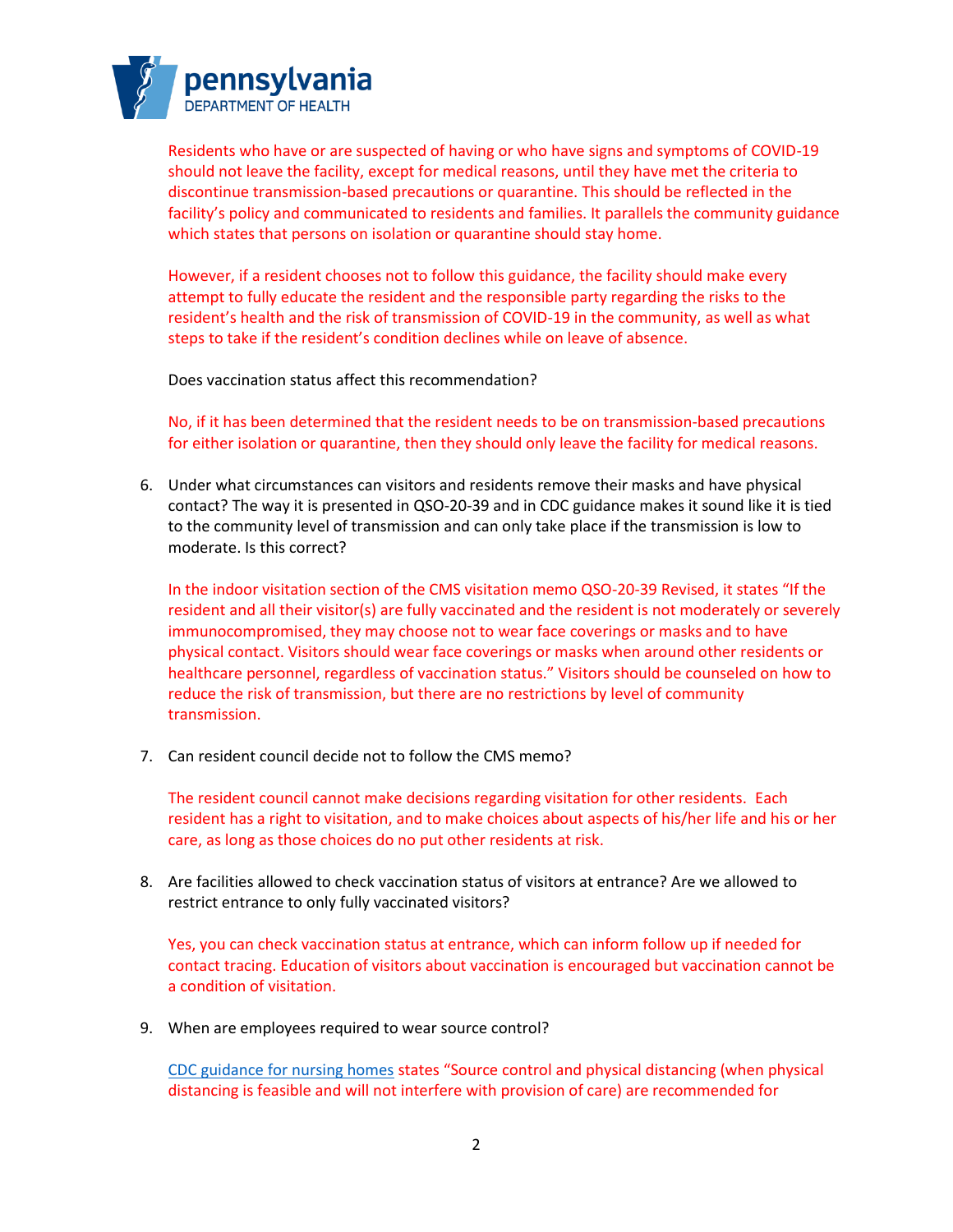

everyone in a healthcare setting. This is particularly important for individuals, regardless of their vaccination status, who live or work in counties with **substantial to high community transmission**."

CDC guidance also states that when community transmission is **low to moderate**, fully vaccinated healthcare personnel "could choose not to wear source control or physically distance when they are in well-defined areas that are restricted from patient access (e.g., staff meeting rooms, kitchen)." They should wear source control when they are in areas of the healthcare facility where they could encounter patients (e.g., hospital cafeteria, common halls/corridors).

Refer also to [PA-HAN-597.](https://www.health.pa.gov/topics/Documents/HAN/2021-597-9-21-UPD-IPC%20for%20Healthcare.pdf)

10. Can residents on transmission-based precautions (isolation or quarantine) receive visitors?

Changes to CMS guidance in QSO-20-39 Revised ensure that facilities do not restrict a resident's right to receive visitors of their choosing at the time of their choosing, and in a manner that does not impose on the rights of another resident, such as a clinical or safety restriction.

CMS and PA DOH *do not recommend* visitors for residents on TBP or quarantine, but visitation is no longer restricted for these residents. In these cases, visits should occur in the resident's room and the resident should wear a well-fitting facemask (if tolerated). Before visiting residents who are on TBPs, visitors should be made aware of the potential risk of visiting and precautions necessary in order to visit the resident. Visitors should adhere to the core principles of infection prevention.

11. Should facilities offer PPE to persons visiting a resident under TBPs?

Facilities are not required to provide PPE for visitors. Visitors should not routinely be offered or required to wear PPE. Without training in how to properly don and doff PPE, this may present more of a risk than a benefit.

CMS guidance says that facilities *may* offer additional PPE specifically for visitors to residents on TBPs. This should be done with care and education provided to the visitor. PPE for visitors could include an N95 that has a more universally acceptable fit, eye protection, or a gown. However, if the respirator or eye protection becomes such that the visitor continues to touch and readjust it, this will create more of a risk to them, and should be removed in favor of a well-fitting facemask.

12. The updated guidance indicates that facilities are no longer permitted to limit the number of visitors, but still are required to adhere to the Core Principles of COVID-19 Infection Prevention, which includes physical distancing. We have determined that our SNF residents' rooms are large enough to provide for physical distancing of the resident and two visitors. Additional visitors would not allow physical distancing. Are we permitted to limit the number of visitors *at one time* based on the size of the room and the need for physical distancing? If everyone is informed of the risk, can a resident have more than 2 visitors in their room if they do not have a roommate, or the roommate is not in the room?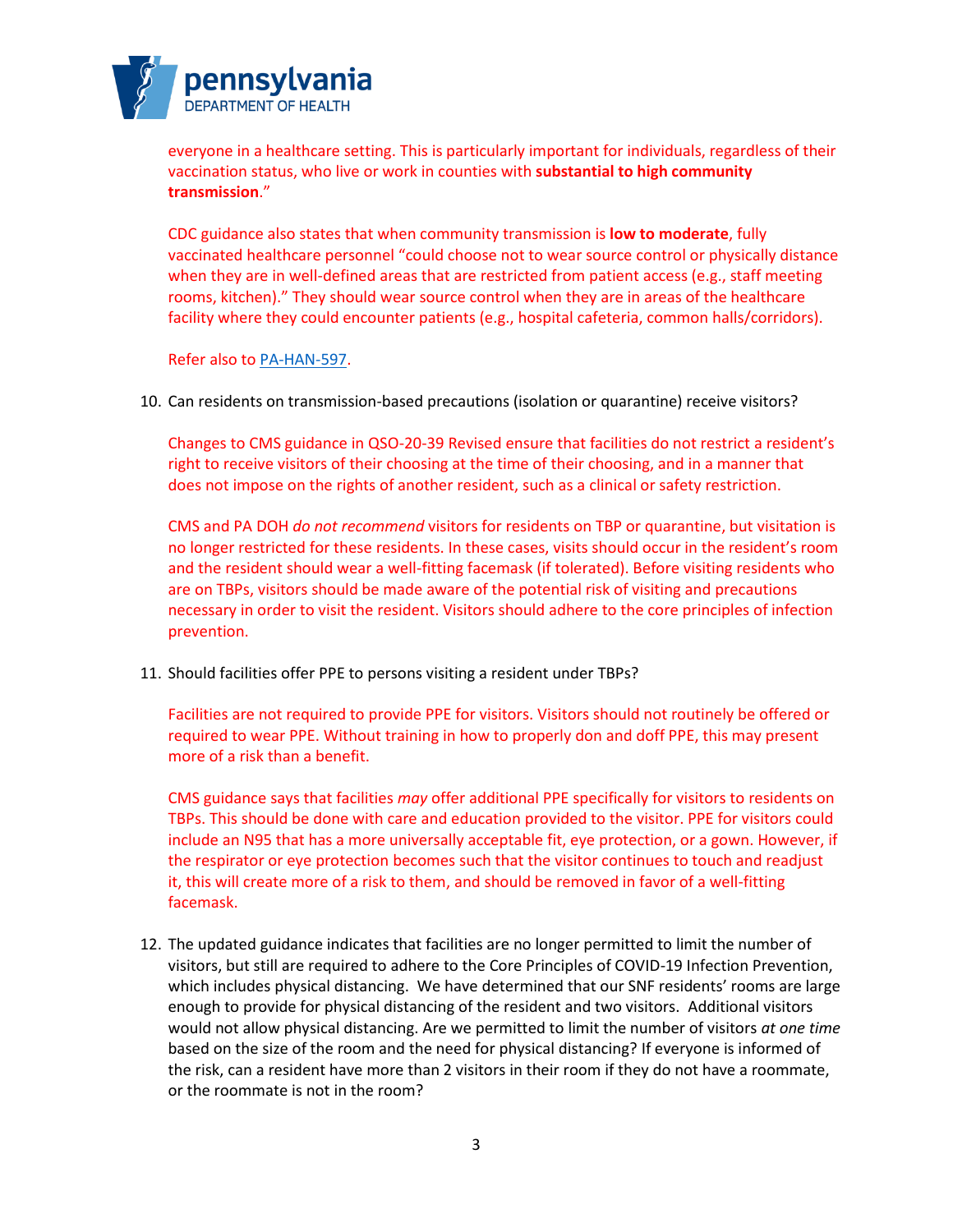

There are a lot of factors that might impact the answer to this question. Consider the following:

- o A roommate in the room;
- o High vs low community transmission;
- o Vaccination status of resident and visitors; and
- o Size of the room.

Based on the guidance, you may consider limiting the number of visitors in resident rooms to two if that's the maximum number that can safely occupy the space. However, facilities should also consider creating a dedicated visitation area in the facility where residents can receive a larger number of visitors.

13. How are we to provide education before a visit with a resident on TBP if we are not able to schedule visits?

Education should be ongoing and frequent, not just at the time someone comes to visit. Provide materials to potential visitors through multiple communication channels—social media, posters, email or phone conversations.

14. How do we determine large gathering in terms of numbers since it is subjective? The CDC did not give any number or range of number for small gathering.

You will need to look at the factors at your facility. How large is the room, how many visitors/residents want to attend? Can they safely social distance and follow the Core Principles?

15. When there is documented spread in a facility, is visitation still allowed? Especially if it is a widespread outbreak where multiple floors or units have positive cases?

Per the CMS Memo 20-39 revised 11/12/21, while not recommended, residents who are on TBP or quarantine can still receive visitors. In these cases, visits should occur in the resident's room and the resident should wear a well-fitting facemask (if tolerated). Before visiting residents, who are on TBPs, visitors should be made aware of the potential risk of visiting and precautions necessary in order to visit the resident. Visitors should adhere to the core principles of infection prevention.

16. What is the recommendation regarding quarantining vaccinated residents after an exposure, if the resident is not able to maintain source control?

This goes then to a case-by-case basis looking at many factors including why they can't wear masks, what kind of activity they have outside their room, what was the potential severity of their exposure, etc. Look at the epidemiology and weigh risks. From PA-HAN-598: Exposed, fully vaccinated residents who are unable to wear source control may need to be restricted to their rooms.

17. Is there provision to allow facilities to place residents in TBPs upon return from an outing if the facility feels the resident/family members did not physically distance, wear mask, etc.?